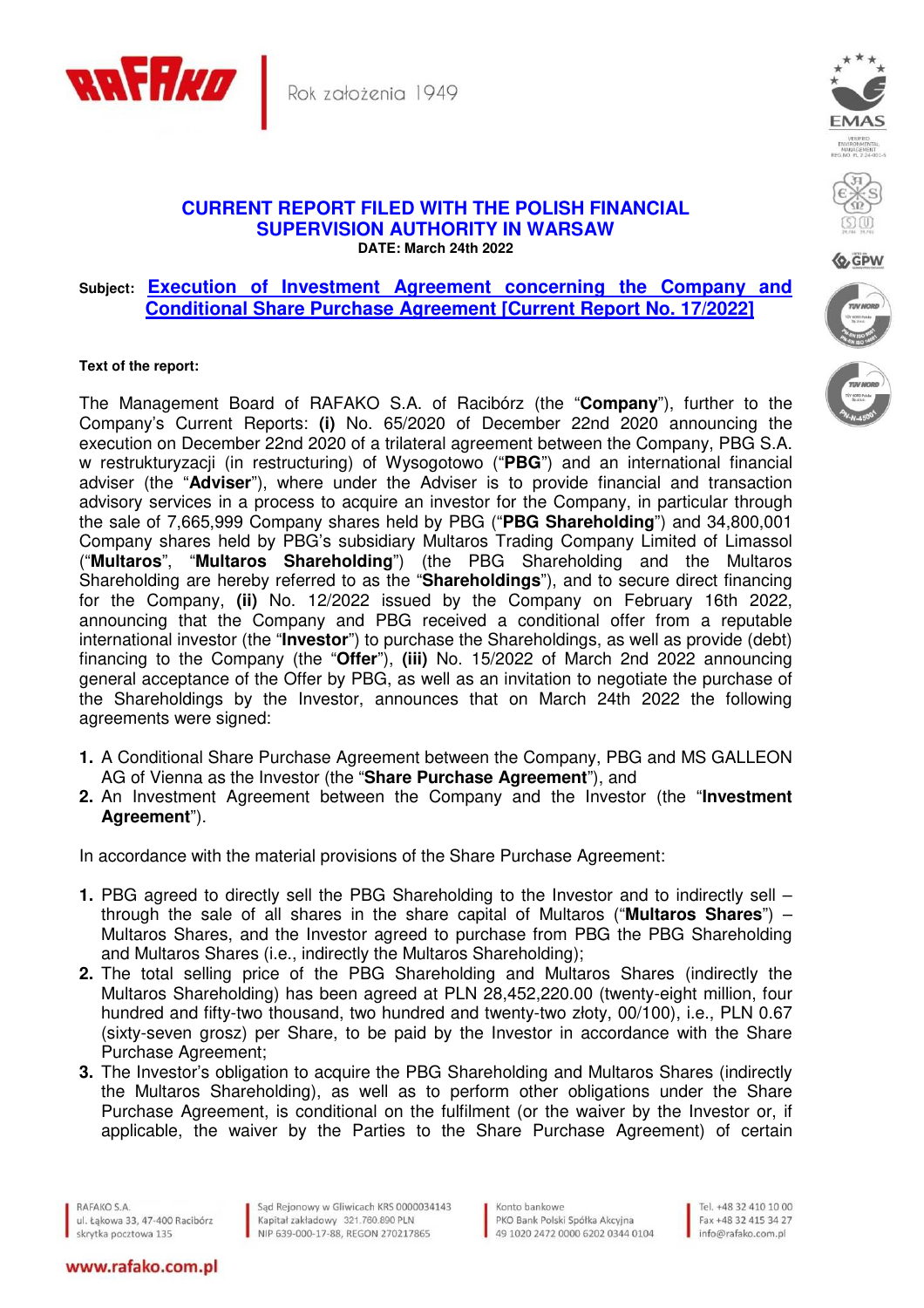

conditions precedent to be satisfied in principle by June 30th 2022 (the majority of which may by waived by the Investor to the extent legally permissible):

- **i.** The Investor obtains the consent of the President of the *Office of Competition and* Consumer Protection to the acquisition of control over the Company by the Investor;
- **ii.** The Company ensures post-shutdown unit re-synchronisation with respect to the subject matter of Contract No. 2013/0928/Ri for the development of new coal-fired generation capacities at TAURON Wytwarzanie S.A. – construction of supercritical 910 MW generating unit at the Jaworzno III Power Plant – Power Plant II: steam boiler, turbine generator set, main building, electrical and I&C systems, signed between the Company and Nowe Jaworzno Grupa TAURON Sp. z o.o.;
- **iii.** The Company makes financial settlements or enters into an agreement with Operator Gazociągów Przesyłowych GAZ-SYSTEM S.A. of Warsaw regarding financial settlements relating to the contracts for the execution of Goleniów-Płoty and Tłocznia Kędzierzyn-Koźle projects, on terms satisfactory to the Investor;
- **iv.** The Company signs with JSW KOKS S.A. of Zabrze an annex to the contract relating to the Radlin project, on terms satisfactory to the Investor;
- **v.** The Company signs an agreement with PGE Górnictwo i Energetyka Konwencjonalna S.A. of Bełchatów, whereby final financial settlements between the Company and PGE Górnictwo i Energetyka Konwencjonalna S.A. of Bełchatów are confirmed, on terms satisfactory to the Investor;
- **vi.** The Company signs a contract or agreement with the institutions providing financing to the Company and its Group, concerning the refinancing or the terms of further financing of the Company and its Group, on terms satisfactory to the Investor;
- **vii.** The Investor completes a due diligence assessment of the Company and Multaros with a result satisfactory to the Investor;
- **viii.** The Company's General Meeting appoints at least one member of the Company's Supervisory Board designated by the Investor;
- **ix.** The Investor signs an agreement or agreements concerning: **(i)** purchase by the Investor of at least 50% of the total amount of all debt covered by the arrangement in the Company's restructuring proceedings, on terms satisfactory to the Investor, **(ii)** purchase by the Investor of at least 50% of Company shares acquired by the Company's creditors in the execution of the arrangement in the Company's restructuring proceedings, containing terms and conditions satisfactory to the Investor;
- **x.** The Company's Extraordinary General Meeting passes a resolution concerning: **(i)** a conditional increase of the Company's share capital and **(ii)** a reduction of the Company's share capital, on the terms set out in the Investment Agreement, as well as adopts any other resolutions required to provide financing to the Company by the Investor in accordance with the Investment Agreement;
- **xi.** PBG obtains the consent of its bondholders to the sale by PBG of the PBG Shareholding and the Multaros Shareholding (indirectly through the sale of Multaros Shares) to the Investor; registered pledges and other security interests over the PBG Shareholding and the Multaros Shareholding are released; and the Investor obtains a promise to release those registered pledges, given by the security agent for PBG Bonds;
- **xii.** A judge-commissioner appointed for PBG in the restructuring proceedings grants its consent for the sale of the PBG Shareholding and the Multaros Shareholding;
- **xiii.** No insolvency or liquidation proceedings or other similar actions are initiated or taken against the Company or Multaros in the period between the date of the Share Purchase Agreement and the date of acquisition of the PBG Shareholding and the Multaros Shareholding by the Investor;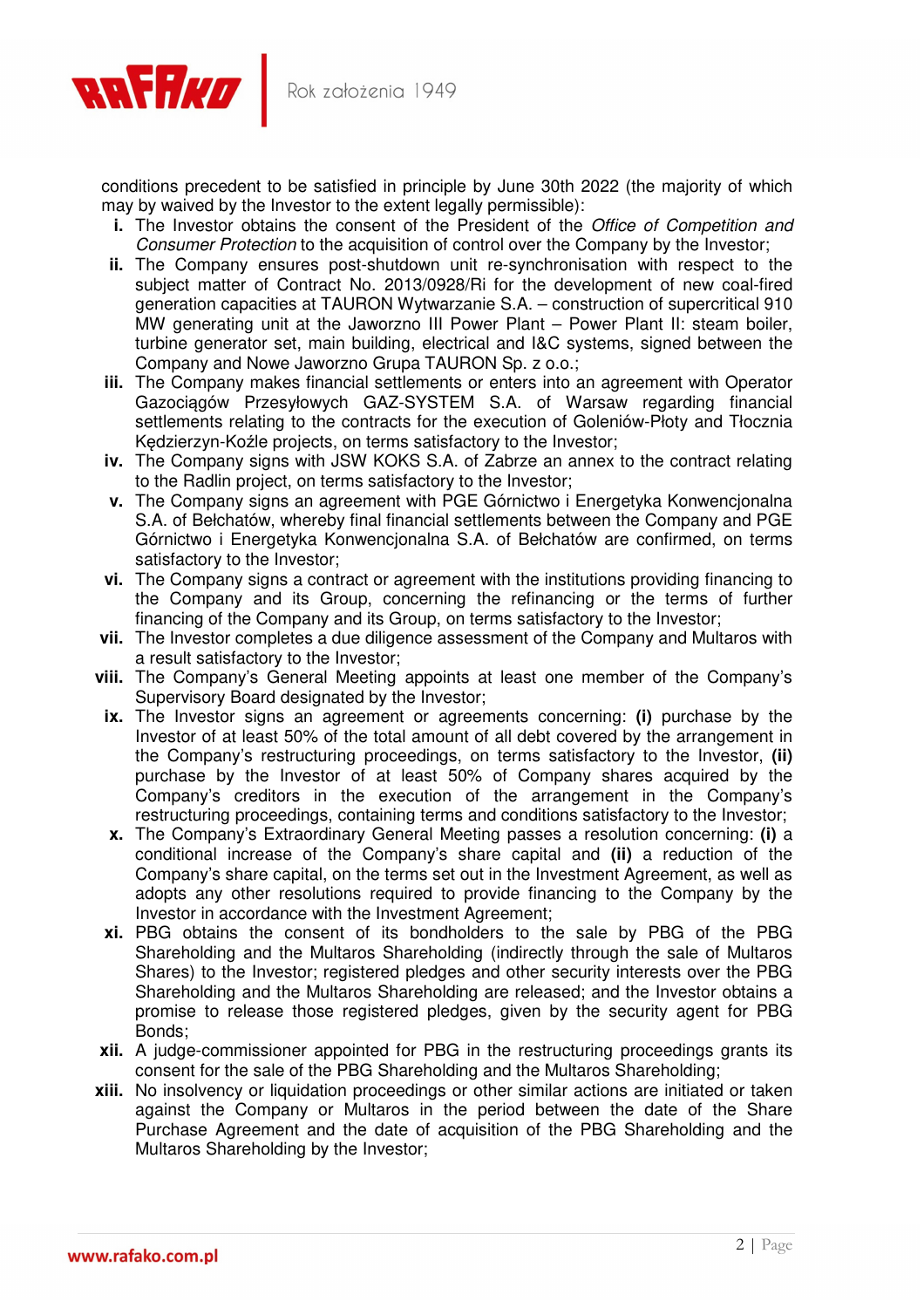

- **xiv.** The Company and PBG sign an agreement governing their mutual settlements and the sale of PBG's shareholding in RAFAKO Engineering sp. z o.o.
- **4.** The Investor's obligation to acquire the PBG Shareholding and Multaros Shares, as well as to perform other obligations under the Share Purchase Agreement, notwithstanding the conditions precedent referred to in Section 3 above, is also conditional on non-occurrence, until the closing of the transactions provided for in the Share Purchase Agreement ("**Transaction Closing**"), of circumstances which represent a material adverse change relating to the Company's financial condition and assets;
- **5.** The Company and PBG have made an undertaking towards the Investor that from the date of the Share Purchase Agreement to the date of Transaction Closing neither the Company nor PBG will take any of the actions specified in the Share Purchase Agreement, nor will any events specified therein concerning the Company or any companies of its Group occur; the undertaking does not differ from undertakings commonly made in transactions similar to the transaction contemplated by the Share Purchase Agreement;
- **6.** The Investor as well as the Company and PBG acting jointly may rescind (in the exercise of a contractual right of rescission) the Share Purchase Agreement in certain cases, not different from those commonly provided for in transactions similar to the transaction contemplated by the Share Purchase Agreement; this contractual right of rescission may be exercised within 12 (twelve) months of the date of the Share Purchase Agreement;
- **7.** The Company and PBG granted the Investor exclusive rights until the date of Transaction Closing;
- **8.** The Investor has the right to transfer, on the terms and conditions set out in the Share Purchase Agreement, the rights and obligations under the Share Purchase Agreement and under all other agreements concluded under or in connection with the Share Purchase Agreement to any entity of its choice.

In accordance with the material provisions of the Investment Agreement:

- **1.** The provision of financing to the Company involves an obligation on the part of the Investor (or the entity/entities designated by the Investor) (jointly referred to as the **"Financing Provider**") to subscribe for new shares in the Company's share capital (the "**New Shares**") in the exercise of the right under the non-transferable registered subscription warrants issued free of charge, each of which will entitle the Investor to subscribe for 1 (one) New Share, created as part of a conditional increase in the Company's share capital (the "**Warrants**"), on the terms and conditions set out in the Investment Agreement (the **"Conditional Increase**");
- **2.** The Conditional Increase will be effected on the following terms:
	- **i.** The Company's share capital will be conditionally increased by an amount to be agreed with the Investor and approved by the Company's General Meeting, so that it does not result in a breach of Art.448.3 of the Commercial Companies Code;
	- **ii.** The Financing Provider will be the only entity entitled to acquire the Warrants, with the other Company shareholders' pre-emptive rights to the Warrants and the New Shares disapplied;
	- **iii.** The total issue price for all New Shares will not exceed PLN 280,000,000.00 (two hundred and eighty million złoty);
	- **iv.** The Company will hold discussions on the Conditional Increase of the Company's share capital, including the terms of subscription for the New Shares in the exercise of rights under the Warrants, with other stakeholders in consultation with the Financing Provider and PBG;
- **3.** The Conditional Increase will be preceded by a reduction of the Company's share capital (the **"Reduction"**), carried out in accordance with the following terms: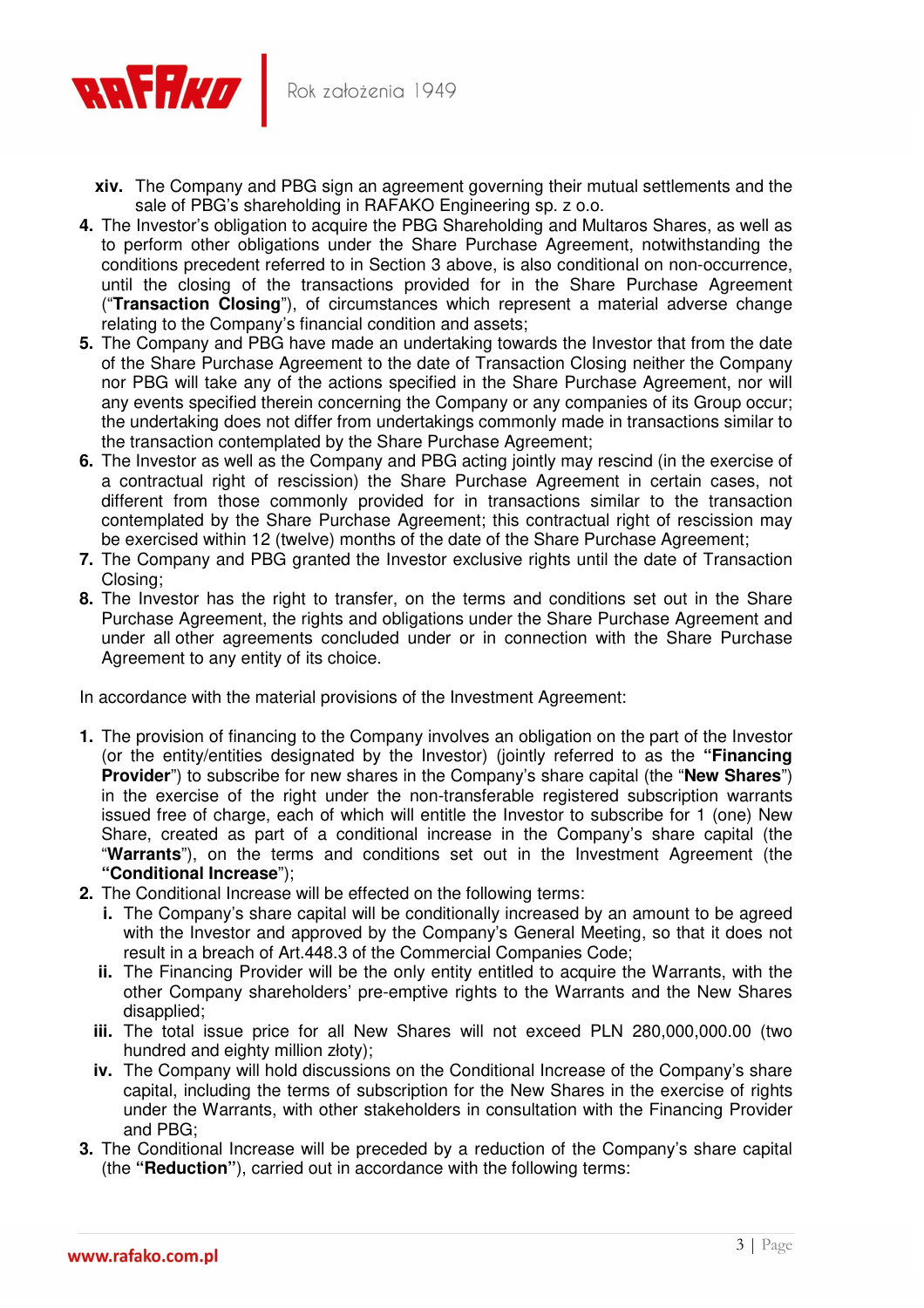

- **i.** the Company's share capital will be reduced in accordance with Art. 457.1.2 of the Commercial Companies Code to offset the losses incurred by the Company, with a simultaneous release of all existing capital reserves or statutory reserve funds of the Company (to the extent that such reserves or funds may be legally used to cover the Company's losses) and the use of capital thus obtained to offset the Company's losses;
- **ii.** the Company's share capital will be reduced by reducing the par value of the Company shares to PLN 0.01 (one grosz) per Company share;
- **4.** The Financing Provider's obligation to provide the Company with financing by subscribing for New Shares in the exercise of rights under the Warrants is conditional on the fulfilment (or the waiver by the Financing Provider or, if applicable, the waiver by the Parties to the Investment Agreement) of certain conditions precedent to be satisfied in principle by June 30th 2022 (and which may by waived by the Investor to the extent legally permissible):
	- **i.** Satisfaction of the conditions precedent stipulated in the Share Purchase Agreement (or their waiver by the Financing Provider or, if applicable, their waiver by the Parties to the Investment Agreement);
	- **ii.** Non-occurrence, in the period between the date of the Share Purchase Agreement and the Transaction Closing date, of any circumstances representing a material adverse change with respect to the Company's financial condition and assets;
	- **iii.** Adoption by the Company's General Meeting of resolutions concerning the Conditional Increase and the Reduction, and registration of the Conditional Increase and the Reduction by the competent registry court;
	- **iv.** Registration of the Warrants in the Financing Provider's account;
	- **v.** Performance of all transaction-related activities in accordance with the Share Purchase Agreement before the Financing Provider subscribes for all or part of the New Shares;
- **5.** On the date when all of the transactions contemplated by the Share Purchase Agreement are completed, the New Shares will be paid for, at the discretion of the Financing Provider, through:
	- **i.** Payment of a cash contribution; or

**ii.** Set-off of the Company's and the Financing Provider's mutual claims,

with the proviso that such payment for the New Shares may also be made partially as specified in item i. above and partially as specified in item ii. above;

- **6.** If the Financing Provider decides to make a cash contribution to pay for the New Shares it subscribes for and pays the total issue price for those shares, the Company will repay the debt purchased by the Financing Provider and covered by the arrangement in the restructuring proceedings concerning the Company, by paying funds equal to the amount of the debt to the bank account indicated by the Financing Provider; the amount of such repayment should be equal to the total issue price received by the Company for the New Shares subscribed for by the Financing Provider;
- **7.** If the Financing Provider decides to pay for the New Shares by way of the set-off referred to above, the Financing Provider and the Company will enter into an agreement on setting off the amount due to the Company on account of the total issue price of the New Shares subscribed for by the Financing Provider, against the Financing Provider's claims against the Company on account of the debt purchased by the Investor, covered by the arrangement in the restructuring proceedings concerning the Company and intended as payment for such shares;
- **8.** If as a result of the subscription for the New Shares in accordance with the procedure described above the rights attached to the Warrants are not exercised in full, the Financing Provider will be entitled to subscribe for additional New Shares in accordance with its rights under the Warrants; in such a case, the payment for the New Shares subscribed for by the Financing Provider will be made in a manner agreed between the Financing Provider and the Company;